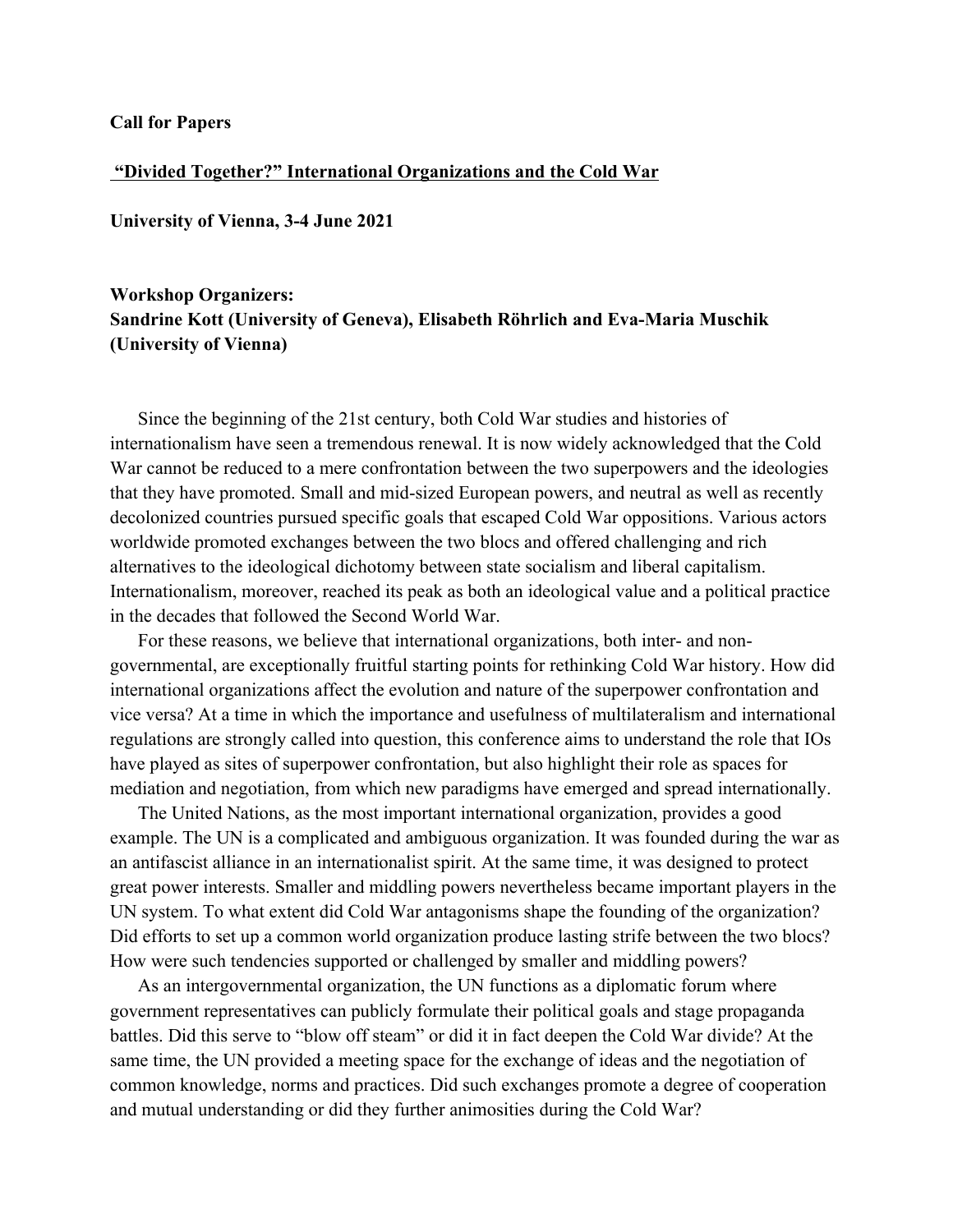As an international bureaucracy, the UN aspires to stand above the ideological differences of its member states. At the same time, Western powers were the main sponsors of the organization both in terms of funding and personnel. How did this shape the outlook and practice of UN personnel? How did international civil servants conceive of their organization's role in the defining conflict of the era? To what extent did government representatives try to influence the international civil servants and experts? How did it change over time?

This conference wishes to study the role of IOs more generally as actors and platforms of the Cold War and investigate how superpower competition as well as superpower cooperation affected the evolution and practice of international organizations. Proposals may address, but should not limit themselves to the following themes:

### Security and Regulatory Practices

1/ When the United Nations was established, the later Cold War rivals were still partners within the grand alliance that aimed to institutionalize great power cooperation in the postwar world, especially in the field of international security. But very soon economic, social and environmental issues were put at the international agenda. The UN and other international organisations became places where some pressing issues were acknowledged. In the 1970s, a time of renewed cooperation, some regulatory practices were discussed. We look forward to proposals that ask about the UN's role in matters of peace and war; humanitarian and ecological intervention, regulation of global capitalism.

# International Bureaucracies

2/ The work developed in the secretariat of IOs allows us to examine the reality of exchanges of knowledge, as well as the production of shared expertise during the Cold War. We encourage applicants to select precise international sites in which these mechanisms and actors can be closely studied. Highlighting continuities from the interwar years and even before is particularly encouraged.

# New International Paradigms

3/ The Cold War was also the time during which some paradigms and topics common to several international organizations emerged, such as development or human rights. We welcome contributions that trace the evolution of these international paradigms and how they have been appropriated at the national or local level by various actors.

# Sites of International Cooperation

4/ There are several privileged sites where these international discussions and exchanges were taking place: cities like Geneva, Vienna, Helsinki were places of particular international relevance during the Cold War. We encourage proposals, which would look at some of these international and bridge building sites.